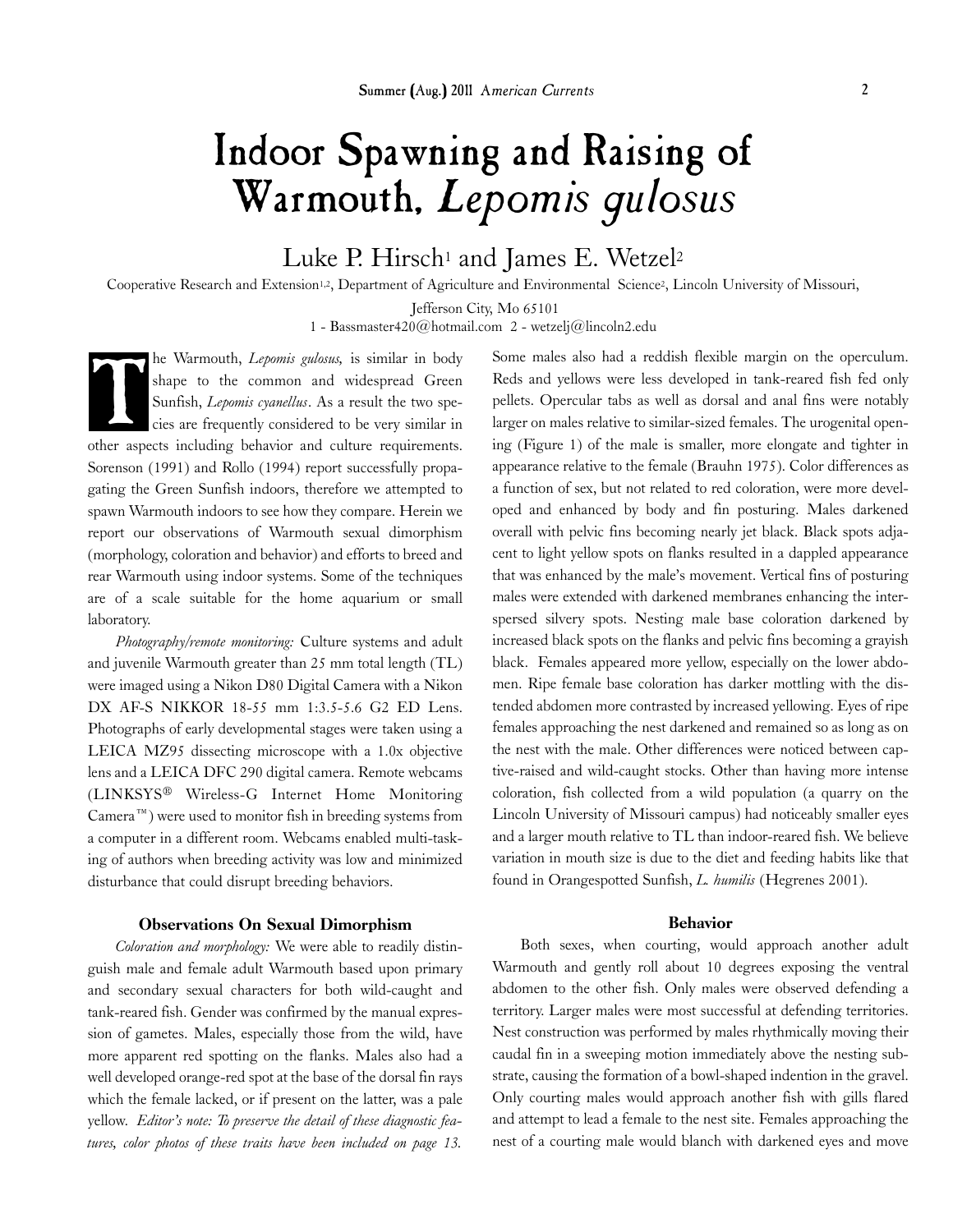

Photograph of ventral aspect Warmouth, *L. gulosus*, showing anus and urogenital openings of a) ripe male and b) nearly ripe female. Anterior oriented to left.

directly into the nest to engage in rock biting (Wetzel 2007). A courting male with a female on or near his nest would swim actively around the nesting site with increased black pigment and attempt to turn the female on the nest. A spawning female, while turning with the male on the nest, would rub her ventral area against/near the male's flank as eggs were extruded. The extrusion process was accompanied by a series of rapid jaw movements and trembling which was also noted by Larimore (1957). The jaw movements have not been observed in other *Lepomis spp.* Brood care was performed only by males. Brooding (paternal) males used their pectoral and anal fins to fan (direct water flow over) embryos and prolarvae. The paternal males frequently chased other fish off or away from the nest site. Paternal males would occasionally tail-sweep the nest with the brood present but this behavior decreased as the brood matured and the males transitioned more to the fanning behavior. Paternal investment ended once the larvae left the nest.

#### Environmental

All systems were indoors with overhead flourescent lighting (16 h per day lights on) and ambient air temperatures keeping water temperatures in the range of 20.7° to 28° C. Filtration was a combination of mechanical and biological to maintain water quality within a range suitable for housing most freshwater fishes. Silica-glass diffusers powered by a regenerative blower provided supplemental aeration. Tanks were bare except for pre-fabricated nests and partitions of breeding systems. We provided each male with a nest (50.8 cm wide x 8.3 cm deep circular black oil pan) filled to a depth of 2.75 cm with pea gravel (Figure 3). Semi-permeable partitions (Figure 2) were constructed to allow passage of water between compartments within tanks but control interactions between courting males and the females, especially with tighter confinement. Tanks were scrubbed and siphoned as needed to remove organic debris. Great care was taken to not contact early development stage warmouth with cleaning equipment.

#### Feeding Regimens

Feeds and method of application varied as a function of fish size. Adult fish were fed twice daily to *ad libitum* with Mazuri<sup>™</sup> Omnivore Aquatic Gel Diet®. Both sexes were able to build up adequate reservoirs for spawning if fed sufficiently for more than 28 days. We used a variety of feeding regimens for young fish in an effort to find a system that worked effectively. Transition from live freshly hatched brine shrimp nauplii (BS) to a dry formulated diet (Bio Oregon<sup>®</sup> Bio vita<sup>®</sup> 0# Crum) occurred at either 14 d, 28 d or 37 d post-exodus and involved a co-feeding period of at least 7 d. Co-feeding was the application of both types of feed at the same time. As fish grew, pellet size of the same formulation increased to  $#1$  crumb,  $#2$  crumb and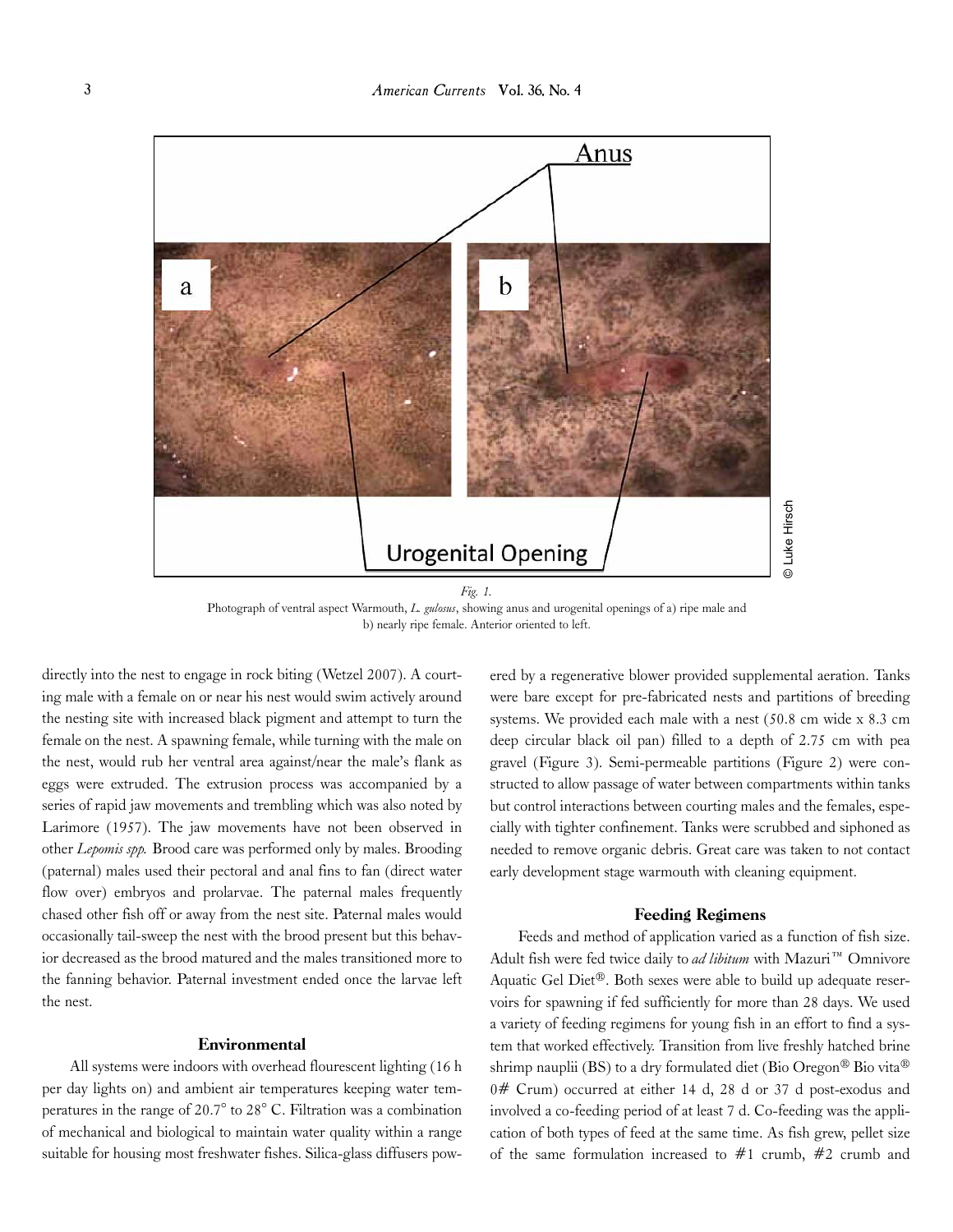

*Fig. 2.*  Photograph of partitions used in 40-gal glass aquarium (left) and 120-gal fiberglass raceway (right).

ultimately 1.2 mm. The dry formulated diet was applied either by hand or 12-h belt feeder.

# Breeding Systems/Methods

Three configurations were used following methods found successful in propagating other sunfish. Males and nests were acclimated over a period of one to several days prior to addition of females into the system. This allowed time for males to establish territories and define hierarchy.



*Fig. 3.*  Photograph of pre-fabricated nest used by male Warmouth, *L. gulosus*.

The single male system (SM) with one or more females used a 150-L (40-gal) glass aquarium (91.5cm x 46cm x 42.5cm) filled to a working depth of 36 cm. The male and nest were placed to one side of the tank and the following day conditioned female(s) were introduced and confined to the other side using the plastic partition (Figure 2). By day three, females were attempting to go through the partition, so the partition was removed and immediately the male began to court the females. The partition was removed allowing the sexes to interact only when fishes could be monitored. Remote monitoring with a wireless webcam was from a horizontal aspect. Video recordings of spawning behavior were made once a female committed to a spawning effort. To keep the male receptive to ripe females, we eliminated parental obligations by removing the nest once eggs hatched. On several occasions, multiple, apparently, ripe females entered the nest and the males would abruptly stop courting. The females would attempt to vent-rub even though the male's courting has ceased. Courtship and spawning would only occur successfully with a single female on the nest. Several males that failed to construct and defend a nest site were replaced. Males observed to be reluctant to display courtship and spawning behaviors were replaced.

A problem noted with this setup is that once females were removed, the male would often neglect parental duties and brood survival was greatly reduced. Successful incubation required either leaving at least one female in the tank or removal of the nest for incubation in another tank with water flow provided by an air-diffuser placed in the center of the nest. Males were often observed to be reluctant to spawn when they were the only male in the system; adding another male often promoted more intense courting, possibly because of competition between the males.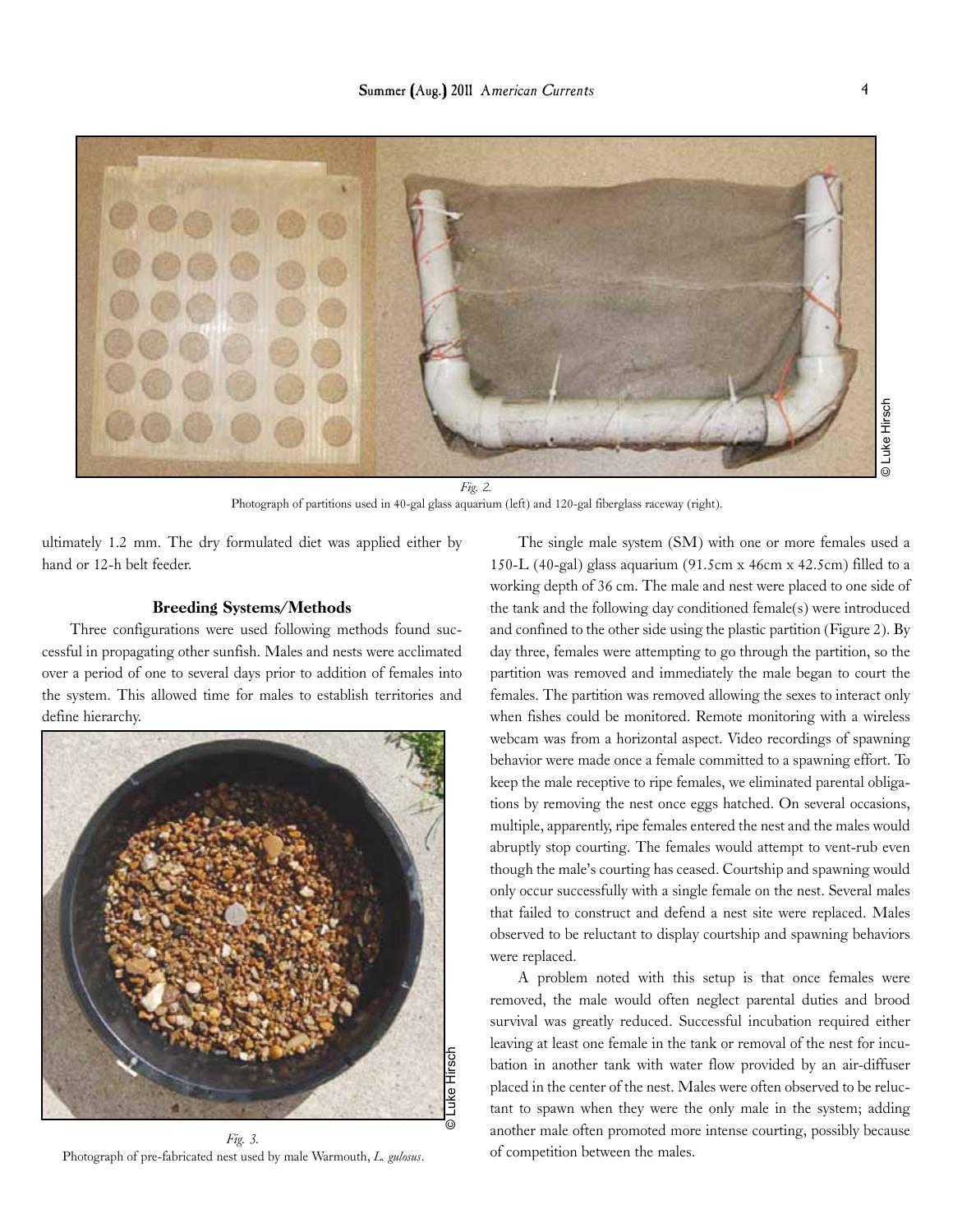

#### *Fig. 5.*

Photographs of early life stage Warmouth, *L. gulosus* at second division (4-cell) and gastrulation (top left), prolarvae immediately post-hatch (top right), a larva at exodus (second left), at 6 days post-exodus (second right), at 8 days post-exodus (third left), at 11 days post-exodus (third right), and at 35 days post-exodus fry  $TL = 15.9$  mm (above). All photos by Luke Hirsch.



The two-male system (TM) used a 454-L (120-gal) fiberglass raceway (240 cm x 60 cm x 30 cm) filled to a working depth of 24 cm. A partition divided the tank so that the side with the two males and nest represented approximately 66% of the tank volume. The temperature was 20.7° C when males were stocked. Males quickly feuded over the single nest and within an hour one male had become dominant and claimed the nest. Conditioned females  $(n=7)$  were confined as a group to the smaller volume by the partition. At the beginning of the work day the partition was removed allowing the females to interact with the males over nests. At day's end, the females were driven by hand to the smaller section and the partition replaced. Remote monitoring was accomplished using a wireless webcam placed above the tank. When the females were released, only the dominant male could defend a nest and successfully court the females. The second male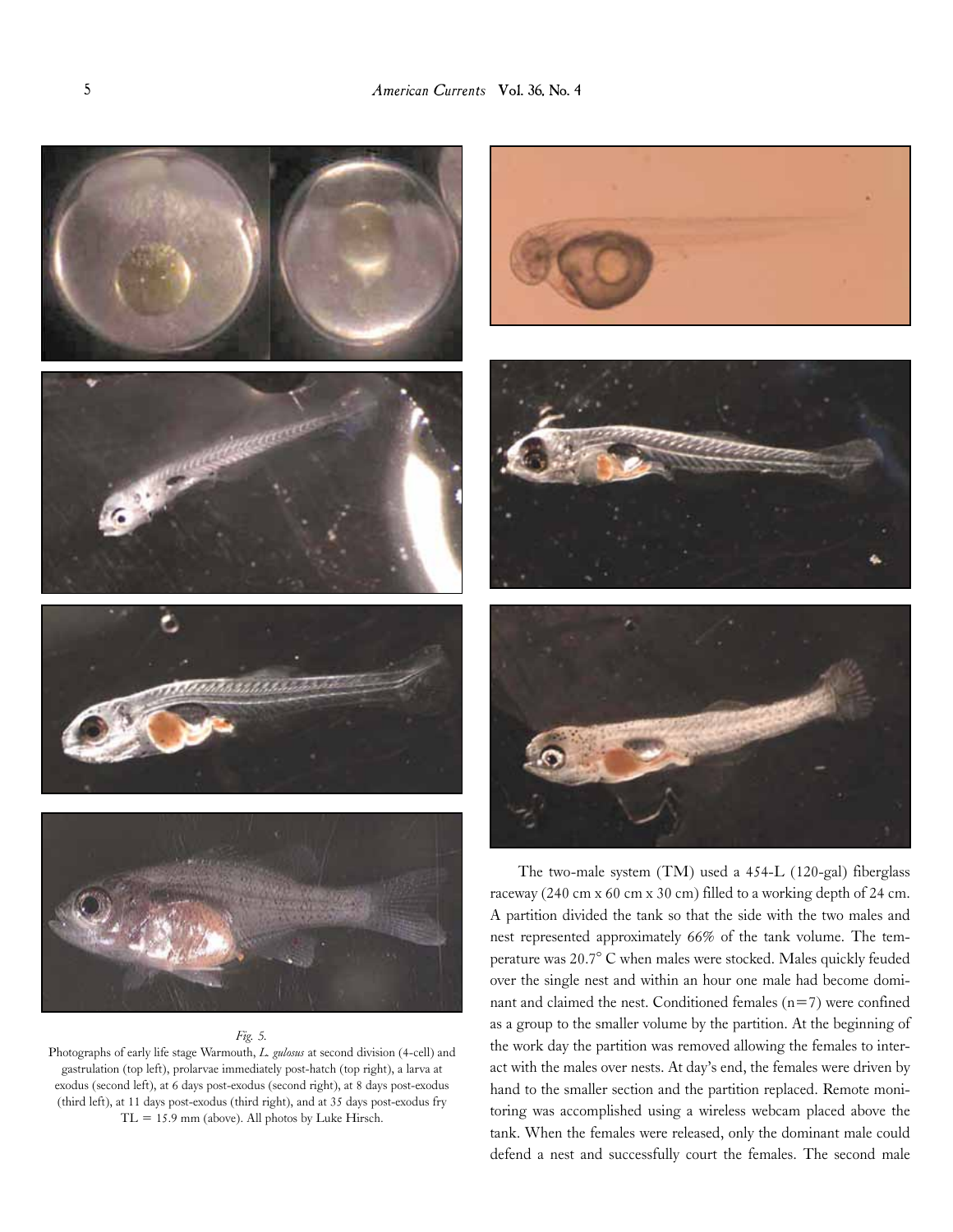would attempt to defend a territory but was unable to court the females.

Conditioning of the females was minimal and only required the females to be fed good amounts of food a couple weeks prior to spawning. Courting behavior includes a male swimming toward the females swaying his body while flaring his operculum then returning to his designated nest; this is repeated several times before a female responds by returning to the nest with the male. Often times more than one female would enter a nest site. During trials, as many as five females were observed in a single nest. Males would refuse to spawn when more than two females were in a nest at one time. So in order to induce spawning, several females had to be removed. Three females were left in the raceway and within minutes a female returned to the nest.

#### Larval Rearing and Early Development

*Development/Ontogeny at 25 °C:* Eggs when fully water hardened averaged 0.67 mm. Hatching as prolarvae occurred between 32-40 hrs post–fertilization followed by exodus (swim up) of larvae 6 days post-fertilization. Exodus appeared to be a nocturnal event as observed with Bantam Sunfish, *Lepomis symmetricus,* (Wetzel 2007). Live freshly hatched brine shrimp nauplii (BS) were fed 8 times daily starting the night before the predicted exodus. Transition from BS to a dry formulated diet (Bio Oregon® Bio vita® 0# Crum) started 37 d postexodus and involved a 7-d co-feeding period when both types of feed were applied at same time. The pellet size of the same formulation was increased to  $#1$  crumb,  $#2$  crumb and ultimately 1.2 mm as the fish grew. The formulated diet was applied either by hand or a 12-hr belt feeder. A total of 191 fish were raised to 89 days post-exodus. Of those, 30 were randomly selected and measured for total length (TL) and weight. TL ranged from 21.1 to 43.0 mm and averaged 31.7 mm. Weights ranged from 0.12 g to 1.59 g and averaged 0.68 g. At 18 months of age most of the brood exceeded 15 cm TL and all were sexually mature. *Editor's note: Photographs of various larval stages can be seen as Figure 5 on the preceeding page.*

# Acknowledgements

We wish to thank the aquaculture research team (Jason Edwards, Timothy Adkerson, Jenny Schulte and Troy Wieborg) for aiding with husbandry and technical help. We also thank Cindy Borgwordt for reviewing the manuscript. The United States Department of Agriculture provided payment of salaries and resources to complete this project (Grant No.: MOX0209523) to the aquaculture research program at Lincoln University of Missouri.

### **Citations**

Brauhn, J.L. 1975. A Suggested Method for Sexing Bluegill: Methods to sex non-spawning or juvenile bluegill. *American Currents,*  Jan-Feb 3(1):18.

Larimore, R.W. 1957. Ecological life history of the warmouth (*Centrarchidae*). *Ill. Nat. Hist. Surv. Bull.*, 27 (1):1-83.

Hegrenes , S. 2001. Diet-induced phenotypic plasticity of feeding morphology in the orangespotted sunfish, *Lepomis humilis*. *Ecology of Freshwater Fish* VL: 10

Rollo, P. R. 1994. Successfully spawning and raising green sunfish (*Lepomis cyanellus*). *American Currents.* Spring.

Sorensen, M. D. 1991. Spawning of the Green Sunfish, *Lepomis cyanellus*: Rearing and spawning the green sunfish in aquaria. *American Currents* Fall 17(3):18-19.

Wetzel, J.E. 2007. Successful spawning of the bantam sunfish *Lepomis symmetricus. American Currents* 33:11-15.

*Reminder*

For color photos depicting key diagnostic variations of wild-caught and captive-bred Warmouth, please see page 13.